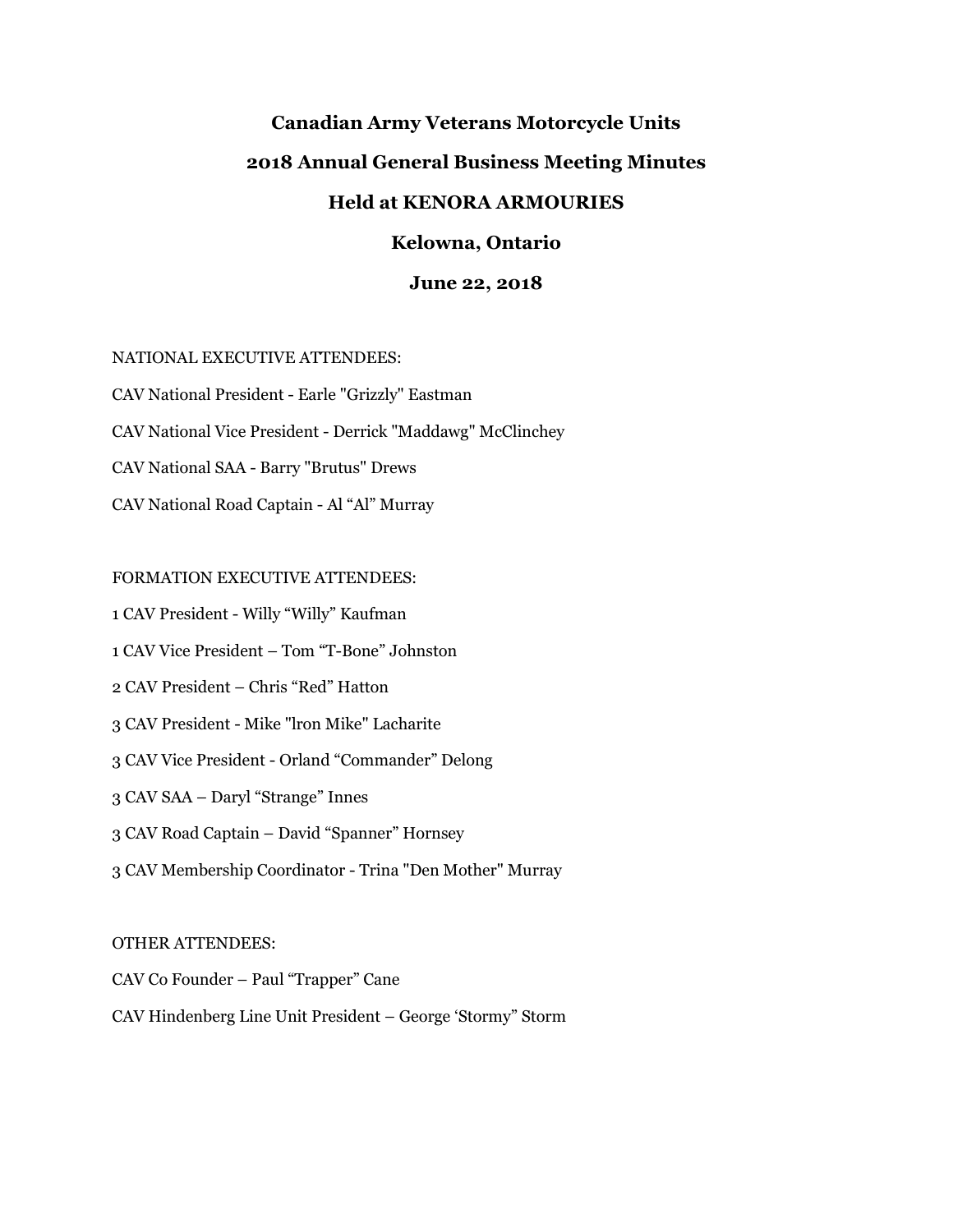- 1. Opening remarks were made by Griz welcoming all to the 2018 Annual General Business Meeting (AGM). He then reviewed the Rules of Conduct for the Meeting IAW "Roberts Rules of Order". He advised that all info from the AGM will be put together and posted on the CAV website after the respective formations hold their 2018 rallies.
- 2. Griz thanked  $1<sup>st</sup>$  CAV Hindenberg Line President, George "Stormy" Storm & the Unit for hosting this year's AGM.
- 3. A tribute to our fallen brothers, Dave "Royal" Mallette of 1 st CAV Normandy, Tim "Trickey" Trickey of 1st CAV Cassino, John McClesh of 1st CAV Hindenberg Line, Guy "Kraken" Desnoyers of 1st CAV Paardeberg was then shown and respects for both were observed.
- 4. Trapper then took the floor and spoke about Kenora & the History of the CAV and the 5 AGMs that were held there. He spoke about Cpl Albert Storm & CWO Bobby Girouard and their sacrifice and the correlation of them with 1<sup>st</sup> CAV Hindenberg Line. He then elaborated on the successes of the CAV and how the CAV is the only National Veteran Based Riding Club that holds AGMs & Formation Rallies. Trapper closed his presentation with Thanking All for 15 incredible years of success and the success to come as we move ahead.
- 5. Griz then addressed CAV Leadership and Communication and how once again there has been very little drama throughout the year and this is due to the outstanding current Formation Leadership. He congratulated the Formation Execs in this regard. With regards to Membership he emphasized that we are and will continue to adhere to "Quality not Quantity" and the importance of vetting potential Memberships.
- 6. Brutus then provided the following in his SAA report. He reviewed the importance of Formation SAAs keeping the National SAA informed on a regular basis, even if it is to pass on a NIL return. Formations are doing well at sorting out their own issues at heir level, however it is important that all is passed on up to National, so that the National President is not blindsided. Griz added that as we move forward that SAAs at all levels will be more utilized in their responsibilities than they have been in the past.
- 7. National Road Captain, Al then took the floor. He announced that he will be stepping down from the National Road Captain position on the 31st Oct 2018. He reviewed the success of the CAV Ride Manual over the years. He thanked National & the Formations for their support over the years. 3 CAV President, Iron Mike asked how the Winged Wheel protocol was fairing out at the National Level across the CAV. Al reported that the standard is being being adhered to and is working well.
- 8. Griz then reported on CAV Special Projects and progress he received an update from Allan Plett re – the Royal Canadian Legion's Veterans Village Project in Surrey, BC. They have been having some issues getting funding and are looking at selling off some property to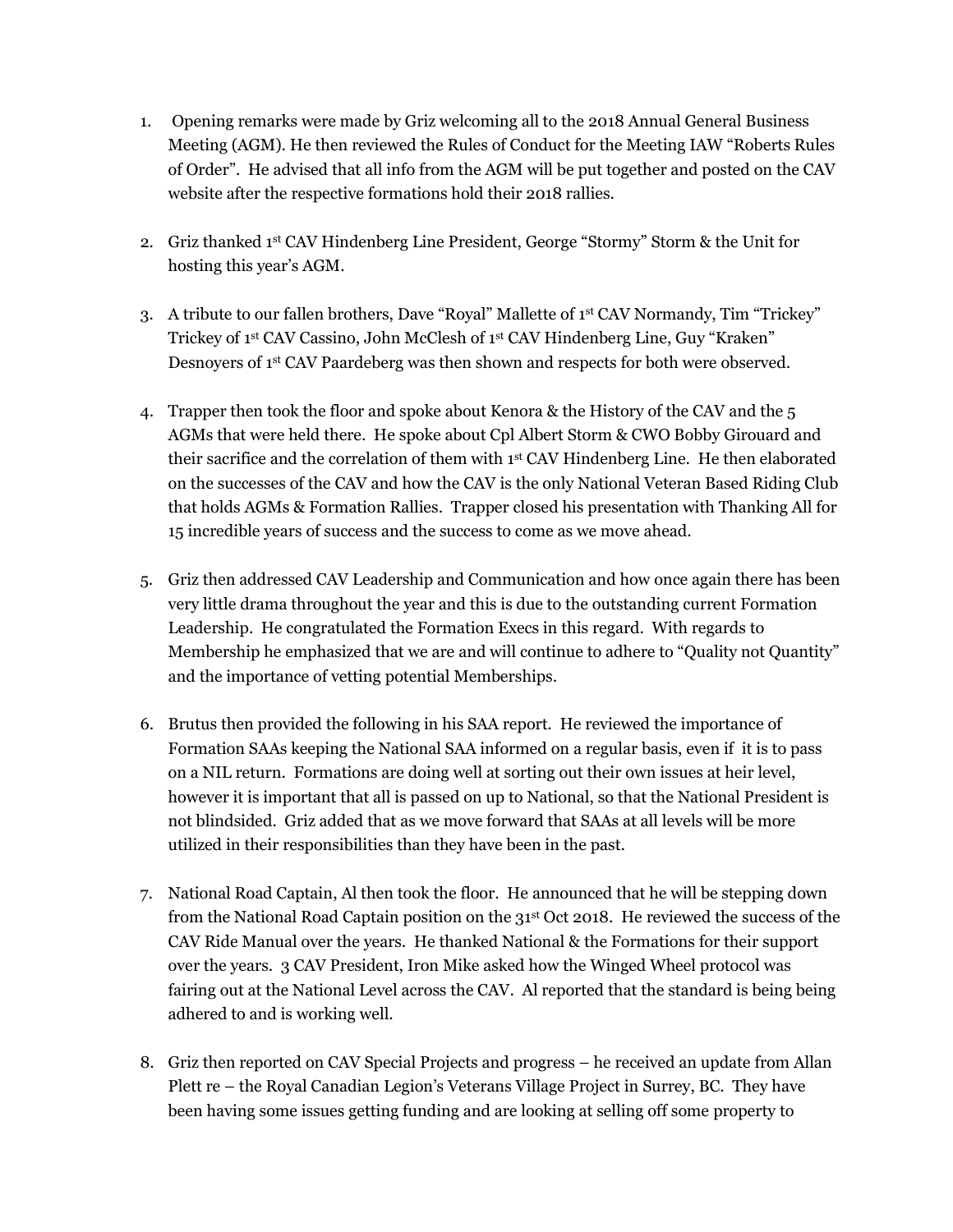compensate. Paws for Thought is going well, Medric Cousineau has been inducted into the Order of St George, who have been instrumental in assisting him in raising funds. Monument in Grande Prairie is completed and the Dedication has been done. Nat SAA, Brutus represented CAV NAT at the dedication. Citadel Canine is doing well as well. VAC & Royal Canadian Legion are supporting and raising funds for Service Dogs.

Trapper briefed all on Kingsbrae Gardens in St Andrews, NB and their Event on the 1st of July. Spoke about the Veterans Network Television and his involvement with that Organization, he has been taken onto their Board of Directors, as their Canada Coordinator. He explained how when they are videoing an Event, like the Heroes Highway Ride, that it is streaming Live, with 33,000 Veteran viewers in 43 different countries watching. They are looking for Veterans to assist as Cameramen and Interviewers, to capture Veteran's Stories. Trapper will keep us abreast as things continue to develop.

- 9. Griz then briefly updated all on the Veteran's Affairs Stakeholder Meetings, explaining that there have been no Meetings since the New MND has taken the reigns. VAC have seemed to have slowed down. He has attended a few Townhall Meetings. New Brunswick has a Veterans Council which we get invited to and it keeps us informed on what's happening Provincially & Federally.
- 10. Maddawg then briefed all on the Financial Report and reported that we are continuing to operate in the Black same as the past 3 years.
- 11. He then provided an update on Membership. Current Membership Coordinators are: Sgt Bob for 1 CAV, Charlie for 2 CAV, and Den Mother for 3 CAV. Our National Membership numbers are as follows:

Total Membership - 726 Veterans –  $381$ Veteran Supporters – 282 Honourary  $-27$ Silver Cross – 36 Riders at Large - 29

2019 Membership Application is to be forwarded by National to Membership Coordinators at the beginning of July. Membership Application to be amended to with Signature Blocks for Transfers – Losing & Gaining Units.

12. Update on CAV Supply & Services was given. All is working well with the bi-annual ordering cycles, however Order Deadlines have been changed to the 1<sup>st</sup> of March & the 1<sup>st</sup> of Sep. They are going to look into the possibility of providing Sizing Charts. We will continue with the Supply & Demand Protocol as our CAV Operating Fund / Finances cannot carry \$20,000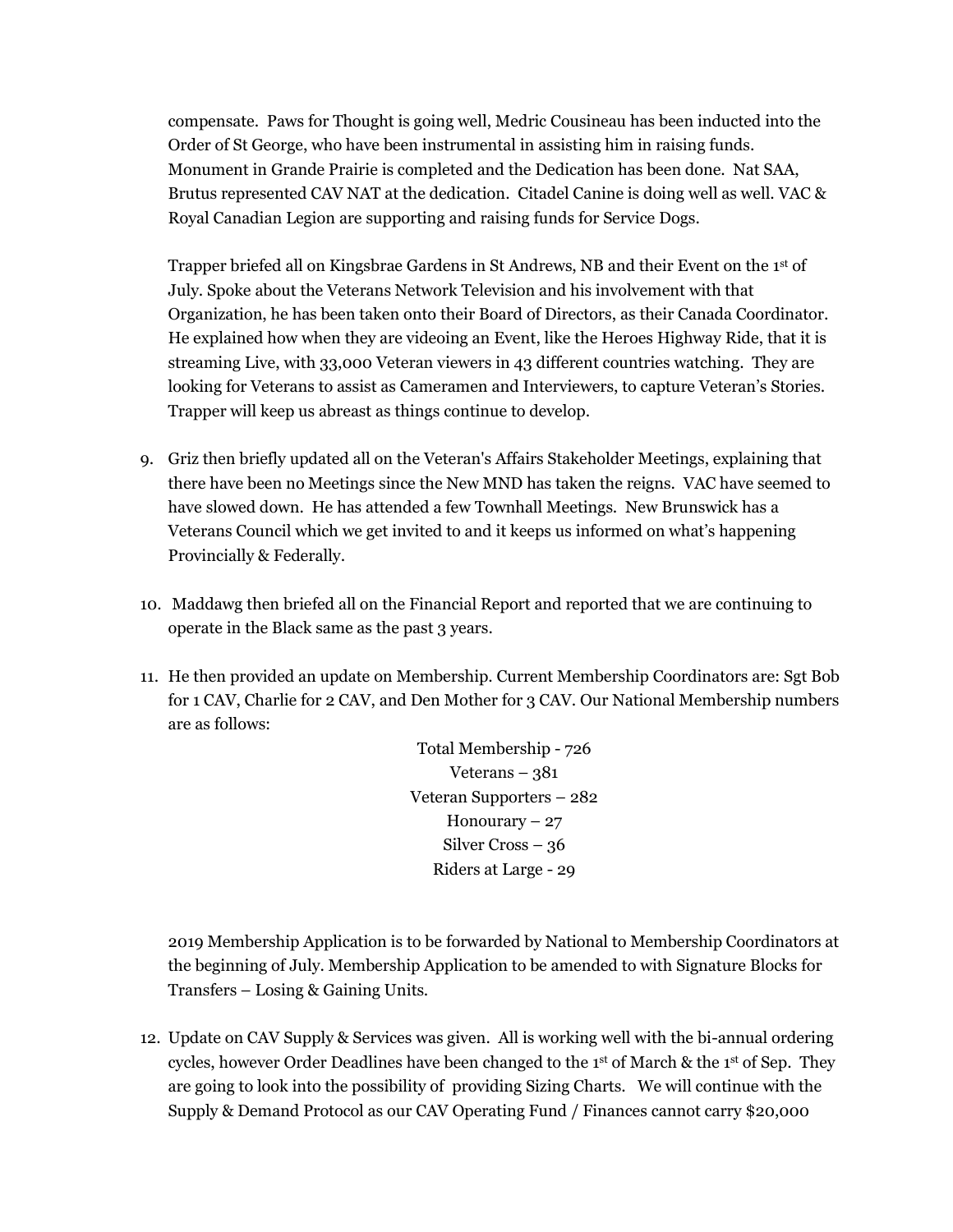worth of Inventory. Reaffirmed that we are not in the T-Shirt Business and we don't make a Profit.

13. Hub Insurance will continue as our Insurance Provider. Maddawg reviewed the  $3<sup>rd</sup>$  Party Additional Insured Certificates of Insurance (COIs). All requests for COIs are to be submitted direct from Units, our 2 M Policy covers most Additional Insured requirements. On occasion Additional Insureds will request increases e.g. 3 M … this can be requested. We have never been levied additional charges for this, however if we were then the cost would have to be borne by the requesting Units.

## FORMATION REPORTS

14. 1<sup>st</sup> Cav President, Willy reported the Formation had a couple of changes in 1<sup>st</sup> CAV Exec ... Tom "T-Bone" Johnston is now Vice President, Don Ferrara is Road Captain and Bob "Sgt Bob" Stott is Membership Coord.

1<sup>st</sup> CAV currently has active units with approximately 265 members; down approximately 47 from last year. Willy reviewed the Events supported by 1 CAV units for the past year.

15. 2 CAV President, Red reported Mike "Breacher" Aube is the Vice President, Wade "Gunner" Campbell is SAA and Charlie Is Membership Coord.

He reported that he had NIL return from Units.

Red will be visiting the 2 CAV Units on the Rock (NL) this Fall.

2 CAV Rally will be held in conjunction with the Rally in the Valley in St Stephen this Aug Long Weekend.

Griz added that a Possible New Unit starting up in the Miramichi Area.

16. 3 CAV President, Iron Mike reported that 3 Cav has 285 Members broken down as follows – Veterans – 172, Veteran Supporters – 86, Honourary – 4, Silver Cross – 23 & RAL – 7 (V – 6,  $Sp-1$ ).

Dieppe Unit (Winnipeg) has been fully integrated into 3 CAV.

Rider Assistance List for 3 CAV Has been revamped, There is a Primary POC in each Unit.

One Bursary submission .. Jillian Hamm.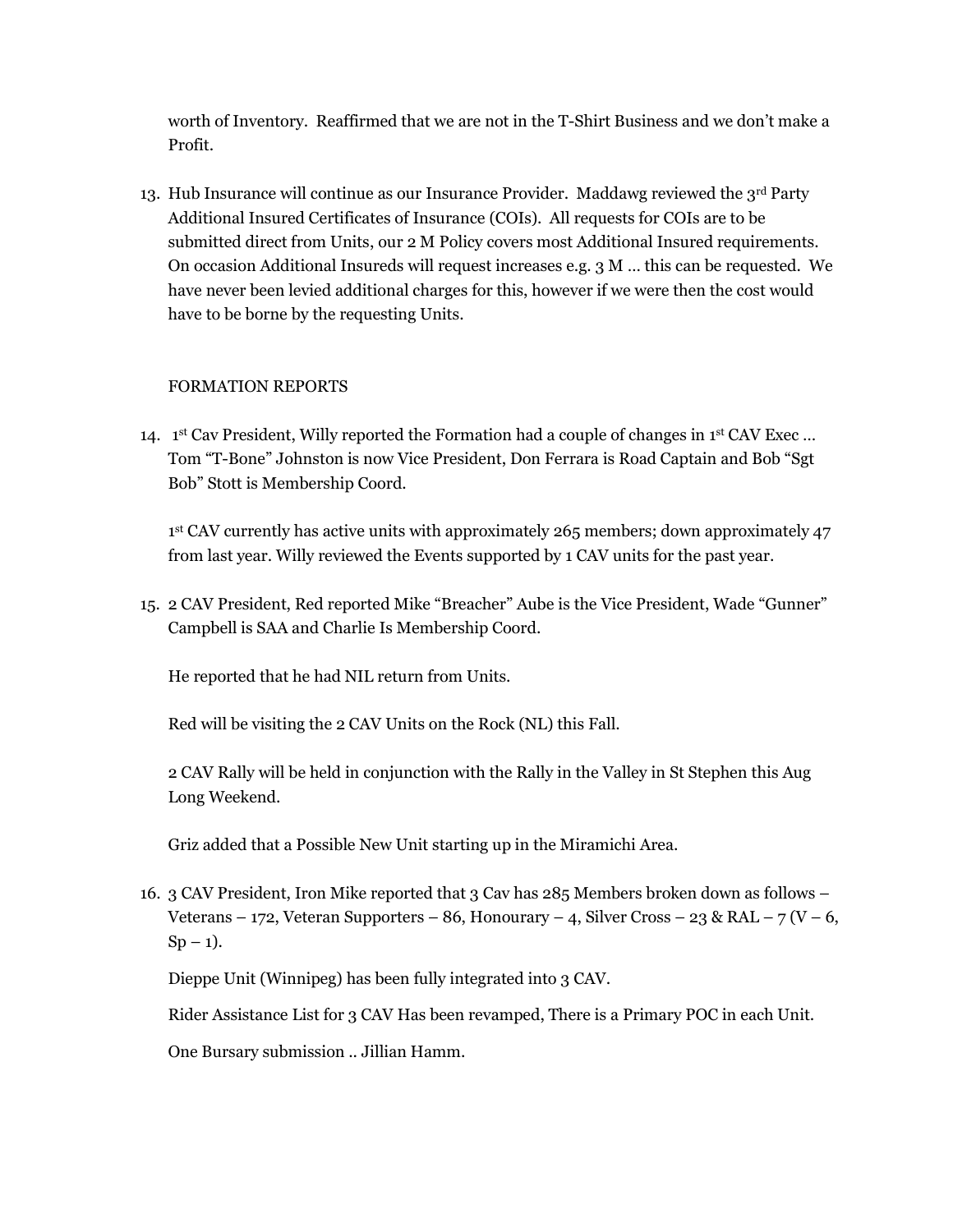Membership "CAV Wide" Renewal Protocol preferred. 3 CAV has really refined the New Membership Vetting Procedure.

Citadel Canine supported by 3 CAV .. approx. 21 K raised.

MFRD fully supported. Calgary, Edmonton, Kelowna, Winnipeg & Saskatoon. 3 CAV holds various Exec and Support Positions.

Membership Renewal Application requested to Formation by 1 Jul Annually.

Minor Drama – Non – Black Vests and fine tuning Rider Proficiency Procedure.

Iron Mike then gave an Update on the 3 Rally … went over 3 CAV Rally Checklist and

provided hard copies for All.

Iron Mike mentioned that 3 CAV is looking at attending Rolling Thunder 2019.

He then reminisced about his tenure as 3 CAV President and Thanked All for the Support during his term.

Lunch Break – Awesome Meal catered in the Armouries and enjoyed by All. Plaque Presentations were made by CAV National President, Grizzly to the Kenora Armouries &  $1<sup>st</sup>$ CAV Hindenberg Line in Appreciation of their Support.

#### NEW BUSINESS

- 17. 1 st CAV NIL Return.
- 18. 2<sup>nd</sup> CAV 2 CAV President, Red requested that CIL / COATS needs more clarification in the Constitution. Motion put forward by 2 CAV President, Red and seconded by 1 CAV President, Willy … All Approved & Motion Carried.
- 19.  $3<sup>rd</sup> CAV 3 CAV President, Iron Mike requested that $1.00 of every Membership Free (New &$ Renewals) be kicked back to the 3 Formation HQs, after Annual Renewals are completed by the 1st of January of that Membership Year. This would give the Formations a small Fund to assist in offsetting Rally Costs, Bereavement, etc … Motion put forward by 3 CAV President, Iron Mike and seconded by 2 CAV President, Red … All Approved & Motion Carried.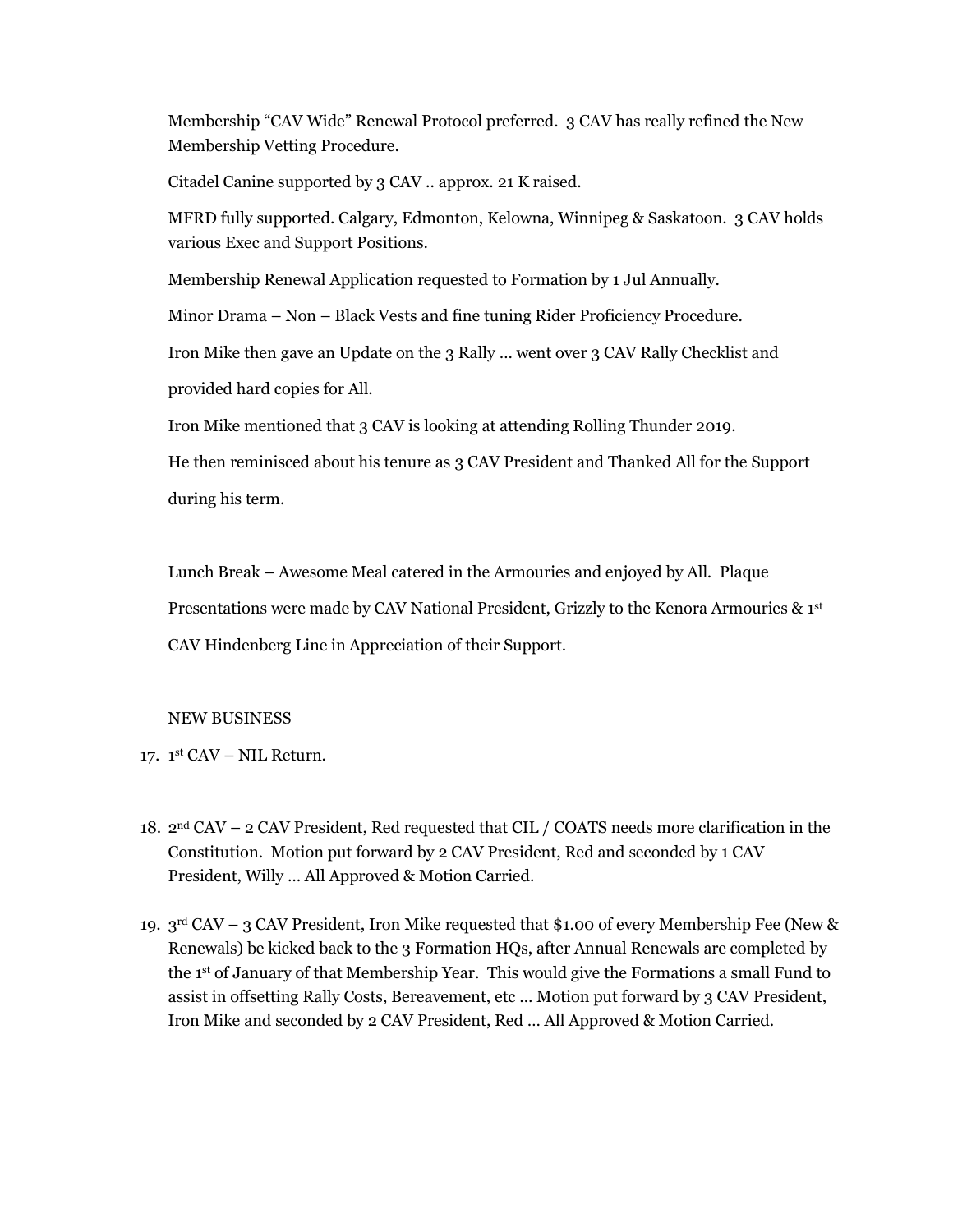He then suggested that we look at a CAV National Rally every 5 Years, to be a coordinated effort by National & Formation Executive. It was agreed to defer and to investigate with more to follow.

20. CAV National – CAV National President, Grizzly brought forward that the definition of 'OLD GUARD' needed to be realigned in the Constitution to read –

"This is an Award tag given to individuals who have proven themselves to be strong CAV supporters in the CAV Base Principles and Philosophy. A member must have had a minimum of 5 years within the CAV Organization and have proven their dedication to the organization throughout that time by being recognized by the National or Formation Executives on deeds that the individual has accomplished that were noteworthy and reflected excellent standing for the CAV Organization."

Motion put forward by CAV National Co Founder, Trapper and seconded by 3 CAV President, Iron Mike … All Approved & Motion Carried.

Griz then discussed and reviewed our Honourary Membership Protocols and asked that All tighten up their Nominations and choose wisely.

He also requested All Units tighten up their "Vetting" regarding Non-Riding Supporters coming into the CAV Fold, excluding Spouses. Once again choose wisely.

Griz went over and explained the New TOR for the Immediate Past National President as follows –

The CAV Immediate Past National President is a military veteran with overall responsibility to the CAV President and the CAV Organization as a whole. The Past National President will be oversight and a mentor to the National President with regards to the CAV aims and objectives and The CAV Philosophy in the following areas;

- Will be the coordinator between Veterans Affairs and CAV
- Will be responsible for oversight on the CAV Constitution amendments
- Will be oversight on any Special Projects that CAV is involved with
- Will assist the National President by temporally filling any National Executive position that may be vacant and require attention.

Griz then explained that the CAV is no longer pursuing Charitable and / or Not for Profit Status. The CAV has been very successful over the past 15 years with their numerous Events that Formations / Units have hosted and will continue to do so as we move forward.

He then presented a CAV Bursary Cheque in he amount of \$500 for Jillian Hamm to 3 CAV President, Iron Mike.

It was then discussed that the CAV would present 1 CAV Bursary Cheque in the amount of \$1000 annually to one recipient vs the four \$500 cheques as done in the past.

THIS CONCLUDED THE NEW BUSINESS.